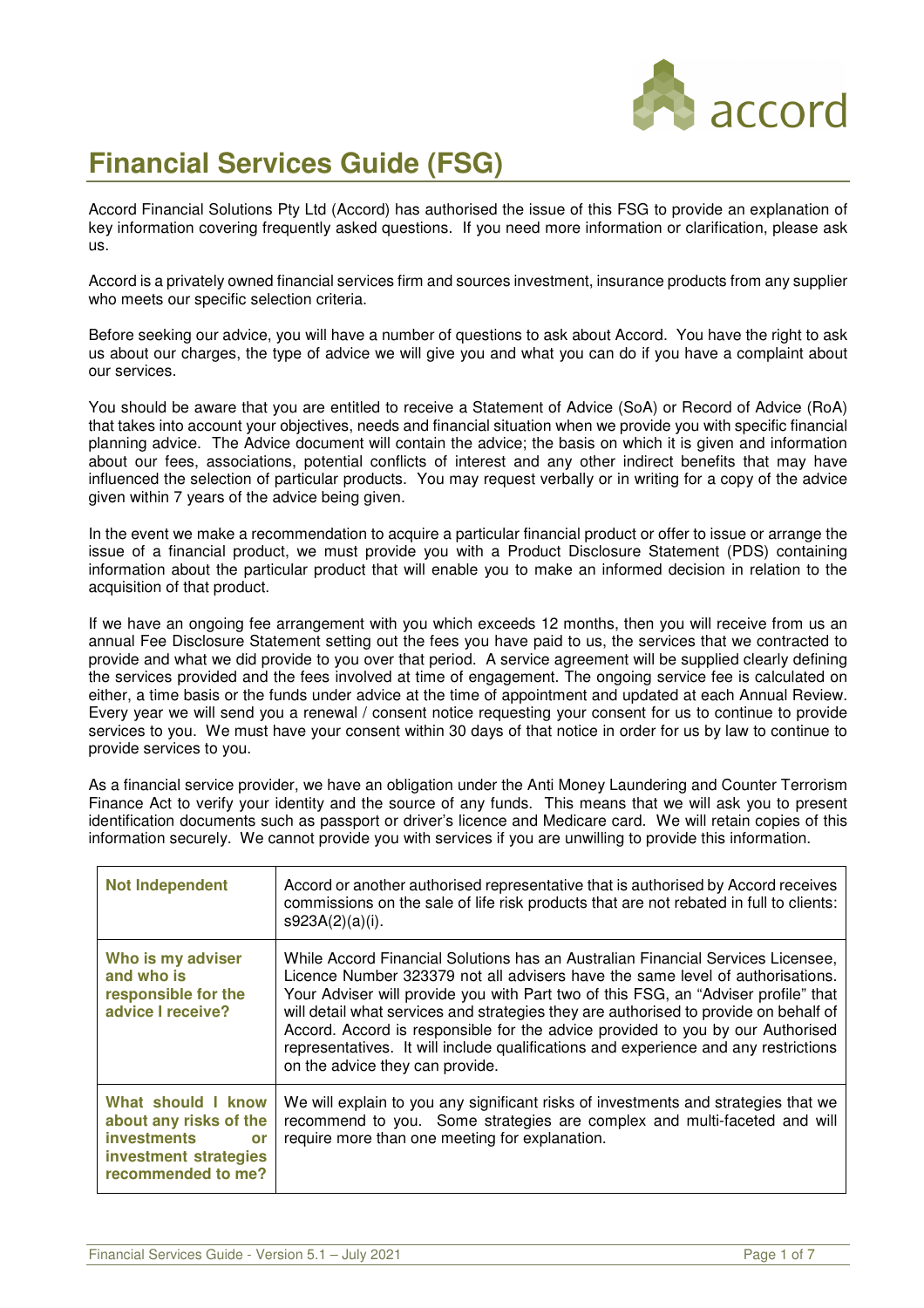

| <b>What advisory</b><br>services are available<br>to me?                                                                 | <b>Aged Care</b><br>$\bullet$<br>Debt Management;<br><b>Estate Planning Advice;</b><br>$\bullet$<br><b>Ethical Investment Options</b><br>$\bullet$<br>Gearing strategies;<br>$\bullet$<br>Life, Total & Permanent Disablement, Trauma, Business Expense and<br>Income Protection insurance;<br>Redundancy Planning;<br>$\bullet$<br>Retirement Planning & Strategies;<br>$\bullet$<br>Salary Packaging;<br>٠<br>Self-Managed Superannuation Advice;<br>Share market investment advice;<br>Social Security / Government Benefits Advice;<br>Socially Responsible Investment Options<br>Superannuation;<br>Wealth Accumulation; and<br><b>WorkCover Compensation Payments</b> |
|--------------------------------------------------------------------------------------------------------------------------|-----------------------------------------------------------------------------------------------------------------------------------------------------------------------------------------------------------------------------------------------------------------------------------------------------------------------------------------------------------------------------------------------------------------------------------------------------------------------------------------------------------------------------------------------------------------------------------------------------------------------------------------------------------------------------|
| Will the advice I<br>receive be<br>appropriate to my<br>personal<br>circumstances?                                       | Yes, to do so we need to find out your individual objectives, financial situation and<br>needs before we recommend any financial solutions to you. We will therefore<br>request that you complete a questionnaire to provide us with this information.                                                                                                                                                                                                                                                                                                                                                                                                                      |
|                                                                                                                          | You have the right not to divulge this information to us, if you do not wish to do<br>so. In that case, we will warn you about the possible consequences of us not<br>having your full personal information. You should read these warnings carefully.                                                                                                                                                                                                                                                                                                                                                                                                                      |
|                                                                                                                          | We will usually provide you with personal advice, having regard to your objectives,<br>financial situation and needs. We may provide you with general advice which<br>does not take into account your needs and circumstances but this will only be<br>done according to your instruction.                                                                                                                                                                                                                                                                                                                                                                                  |
| How can I provide<br>instructions to you?                                                                                | You may specify how you would like to give us instructions. For example, by<br>telephone, email, fax or other means. But in all instances, we must receive written<br>or electronic confirmation of these instructions.                                                                                                                                                                                                                                                                                                                                                                                                                                                     |
| How will I pay for the<br>service when seeking<br><b>Financial Planning</b><br>advice and what is<br>paid to my adviser? | Accord offers a range of payment options including fee for service, payments from<br>product providers or a combination of these methods. Your adviser will explain<br>these to you verbally and in the Statement of Advice.                                                                                                                                                                                                                                                                                                                                                                                                                                                |
|                                                                                                                          | These fees are either invoiced direct to you, deducted from amounts invested or<br>paid direct from the Investment Managers own resources.                                                                                                                                                                                                                                                                                                                                                                                                                                                                                                                                  |
|                                                                                                                          | All fees will be received by Accord initially. Accord retains between Nil and 30%<br>of the fees received and passes between 70% and 100% of these amounts to<br>your Adviser or their Operating Entity.                                                                                                                                                                                                                                                                                                                                                                                                                                                                    |
|                                                                                                                          | As an example, where a fee of \$1,000 is received by Accord, Accord may retain<br>between Nil and \$300 and the balance of between \$700 and \$1,000 is passed to<br>your Adviser or their Operating Entity.                                                                                                                                                                                                                                                                                                                                                                                                                                                                |
|                                                                                                                          | Where your adviser is an employee of Accord Financial Strategies, the payment<br>is made from Accord Financial Solutions to Accord Financial Strategies. Please<br>refer to your Adviser's profile for further information.                                                                                                                                                                                                                                                                                                                                                                                                                                                 |
|                                                                                                                          | Please note all fees are GST inclusive.                                                                                                                                                                                                                                                                                                                                                                                                                                                                                                                                                                                                                                     |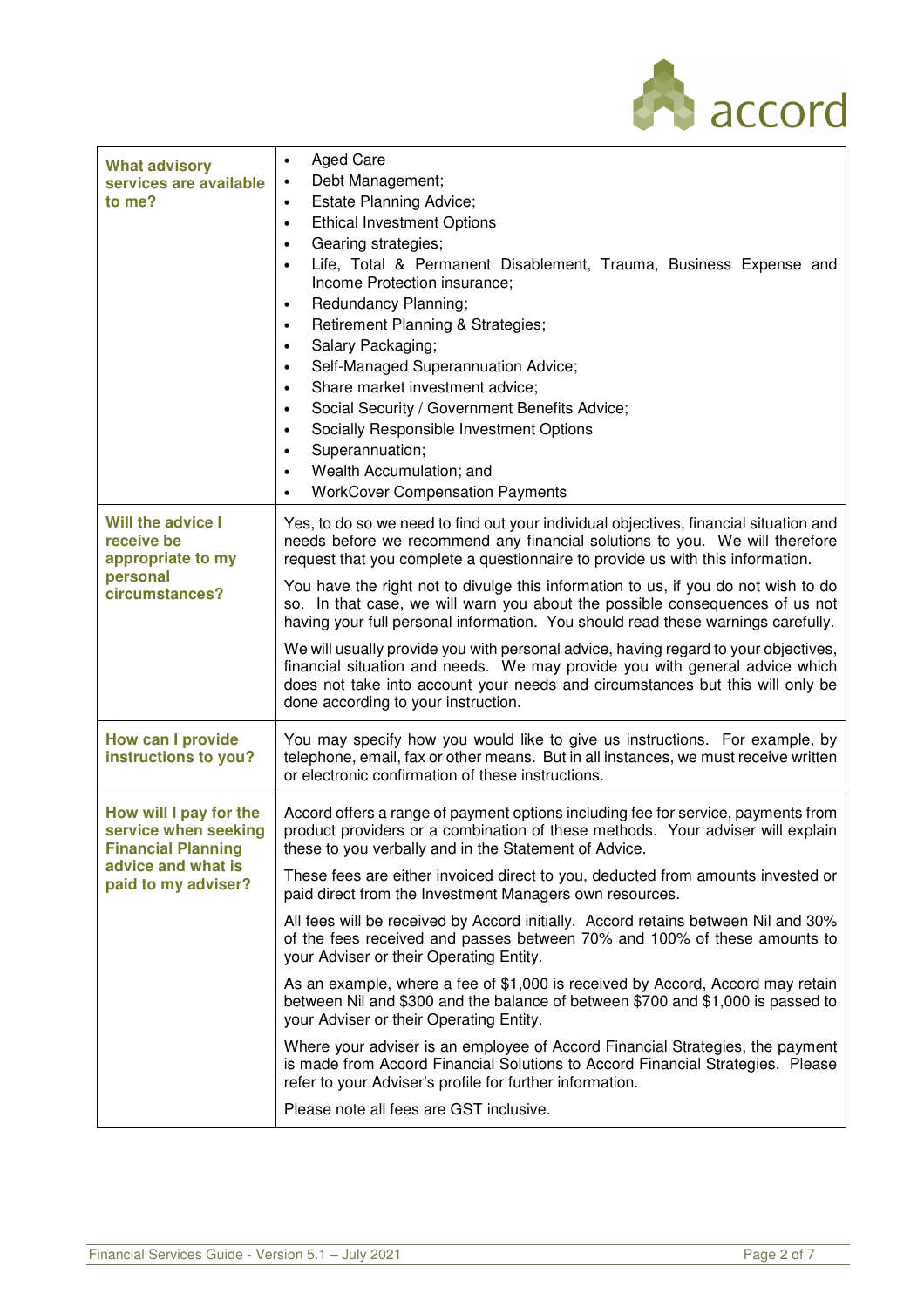| <b>EN</b> accord |
|------------------|

| <b>Cost of your Initial</b><br>advice   | The cost of the initial meeting may be absorbed by the company (unless advice<br>or other services are provided). If you instruct us to proceed with providing<br>advice, a Statement of Advice (SoA) must be prepared. The initial cost of our<br>service to you will depend upon the nature and complexity of the service provided<br>and will be detailed in the SoA.                                                             |
|-----------------------------------------|--------------------------------------------------------------------------------------------------------------------------------------------------------------------------------------------------------------------------------------------------------------------------------------------------------------------------------------------------------------------------------------------------------------------------------------|
|                                         | The upfront fee will based on one of the following:<br>The time spent developing your SoA; or<br>A percentage of funds invested; or<br>Combination of the above.<br>$\bullet$                                                                                                                                                                                                                                                        |
|                                         | The cost to prepare and implement your SoA will generally range between:<br>Scalable or scoped Advice - \$880 - \$2,200<br>Comprehensive Advice - Minimum \$2,200 to \$7,700<br>Complex Strategies - A quote will be provided based on your adviser's<br>hourly rate of up to \$330.<br>This initial fee may be invoiced to you or deducted from your investments.                                                                   |
| <b>Cost of your ongoing</b><br>advice.  | The ongoing cost of our service to you will depend upon the nature and complexity<br>of the services provided and frequency of reviews. We recommend that reviews<br>should be undertaken at least every 12 months and more often if you have a Self<br>Managed Super Fund. The fees will be detailed in the SoA and charged via one<br>or more of the following:<br>Flat fee; or<br>$\bullet$<br>A percentage of funds invested; or |
|                                         | Combination of these options.<br>$\bullet$                                                                                                                                                                                                                                                                                                                                                                                           |
|                                         | The ongoing fee for many clients is between \$2,200 - \$9,900 per annum. Fees<br>outside this range will be agreed to prior and usually include multi strategy, multi<br>entity and complex advice issues.                                                                                                                                                                                                                           |
|                                         | Further details of each ongoing service offering will be provided with our initial<br>Statement of Advice and are available on request.                                                                                                                                                                                                                                                                                              |
|                                         | You have a right to request for further information in relation to the remuneration,<br>the range of amounts or rates of remuneration, and soft dollar benefits received<br>by the licensee and/or authorised representative.                                                                                                                                                                                                        |
| <b>Insurance Advice</b>                 | For new Risk Insurance product fees are paid by the product provider, and this<br>will vary according to the nature of the product and will be detailed in the SoA.<br>Initial fees on risk insurance generally range from 0% up to 66% of initial premium<br>paid, and servicing fee ranges generally from 0% to 22%.                                                                                                               |
|                                         | For example on a premium of \$1,000 the initial fees payable can be up to \$660,<br>and servicing fee up to \$220 p.a.                                                                                                                                                                                                                                                                                                               |
| <b>GST on Fees</b>                      | Please note that all fees are GST inclusive.                                                                                                                                                                                                                                                                                                                                                                                         |
| <b>Cost of Adhoc</b><br><b>services</b> | Services and the work performed on an Adhoc basis will be charged at an hourly<br>rate of \$440.                                                                                                                                                                                                                                                                                                                                     |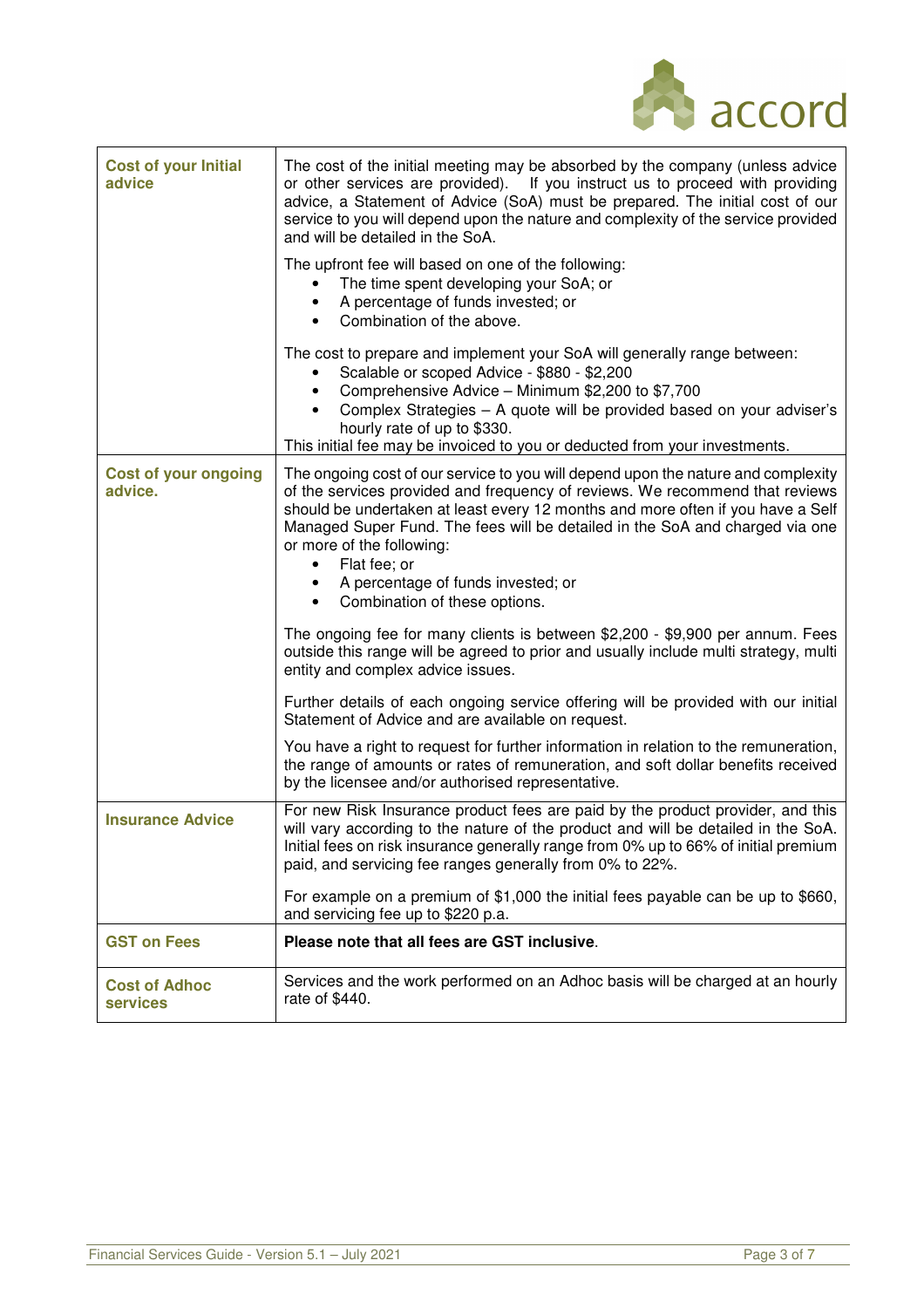|                                                                                                                       | <b>A</b> accord                                                                                                                                                                                                                                                                                                                                                                                                                                                                                                                                                                                                          |
|-----------------------------------------------------------------------------------------------------------------------|--------------------------------------------------------------------------------------------------------------------------------------------------------------------------------------------------------------------------------------------------------------------------------------------------------------------------------------------------------------------------------------------------------------------------------------------------------------------------------------------------------------------------------------------------------------------------------------------------------------------------|
| Will anyone be paid<br>for referring me to<br>you for financial<br>planning?                                          | Accord is a financial services business whose success is based on referrals from<br>existing clients and other sources. We welcome your referral and hope that you<br>will recommend us to people you know based on the service you receive from us.<br>Where a professional referral fee is paid to a third party service provider such as<br>an accountant or association this will be disclosed in the Statement of Advice<br>$(SoA)$ .                                                                                                                                                                               |
|                                                                                                                       | Where we refer you to a third party service provider such as an accountant,<br>solicitor, real estate agent or finance provider, we do not accept referral fees.                                                                                                                                                                                                                                                                                                                                                                                                                                                         |
| Do you have any<br>important<br><b>Relationships?</b>                                                                 | Accord is a member of the Association of Independently Owned Financial<br>Planners.                                                                                                                                                                                                                                                                                                                                                                                                                                                                                                                                      |
| How do you handle<br>my privacy?                                                                                      | We are committed to implementing and promoting a privacy policy which will<br>ensure the privacy and security of your personal information. A copy of our privacy<br>policy will be provided upon your request.                                                                                                                                                                                                                                                                                                                                                                                                          |
| Do any relationships<br>exist which might<br>influence you in<br>providing me with<br>financial planning<br>services? | From time to time, your adviser or the Affiliates, Directors or other Authorised<br>Representatives of Accord may receive certain "hospitality benefits" (such as<br>tickets to sporting events, bottles of wine etc.). The receipt of these benefits is<br>not based upon the volume of business placed with the provider but are more an<br>ad hoc reward. Non-cash benefits with a cash value of greater than \$300 is not<br>permitted. Details of benefits between \$100 and \$300 will be maintained on a<br>register. Please ask your adviser if you wish to view that register.                                  |
|                                                                                                                       | The Licensee, its' Affiliates, Directors or Authorised Representatives may receive<br>discounted fees from DW Johns & Co - Chartered Accountants.                                                                                                                                                                                                                                                                                                                                                                                                                                                                        |
|                                                                                                                       | The Licensee may receive research, software and marketing support from product<br>providers. The maximum value during any calendar year is approximately one<br>thousand dollars per product provider, which is usually received in the form of<br>subsidised training of Authorised Representatives.                                                                                                                                                                                                                                                                                                                    |
| <b>What kind of</b><br>compensation<br>arrangements are in<br>place and are these<br>arrangements<br>complying?       | Accord confirms that it has arrangements in place to ensure it continues to<br>maintain Professional Indemnity insurance in accordance with s.912B of the<br>Corporations Act 2001 (as amended). Our Professional Indemnity insurance is<br>subject to its terms and conditions, provides indemnity up to the Sum Insured for<br>Accord, our authorised representatives and employees in respect of our<br>authorisations and obligations under our Australian Financial Services Licence<br>and will continue to provide such coverage where they have ceased work with<br>Accord for work done whilst engaged with us. |
| Who can I speak to if<br>I have a complaint<br>about the advisory<br>service?                                         | We are committed to providing quality advice to our clients and this extends to<br>providing access to a complaint resolution service for our clients. If you have any<br>complaint about the service provided to you, you should contact your adviser and<br>if your complaint is not satisfactorily resolved within 5 days please contact Accord<br>on (08) 8271 2688, by email to services@accordfs.com.au or put your complaint<br>in writing and send it to us at Suite 3, Ground Floor, 206 Greenhill Road,<br>EASTWOOD SA 5063. We will try and resolve your complaint quickly and fairly.                        |
|                                                                                                                       | If we cannot reach a satisfactory resolution, you can raise your concerns with the<br>Australian Financial Complaints Authority on 1800 931 678. Or via post to<br>GPO Box 3 Melbourne Vic 3001 Website: http://www.afca.org.au                                                                                                                                                                                                                                                                                                                                                                                          |
|                                                                                                                       | The Australian Securities & Investments Commission (ASIC) has a free call<br>information line on 1300 300 630 which you may use to make a complaint or obtain<br>information about your rights.                                                                                                                                                                                                                                                                                                                                                                                                                          |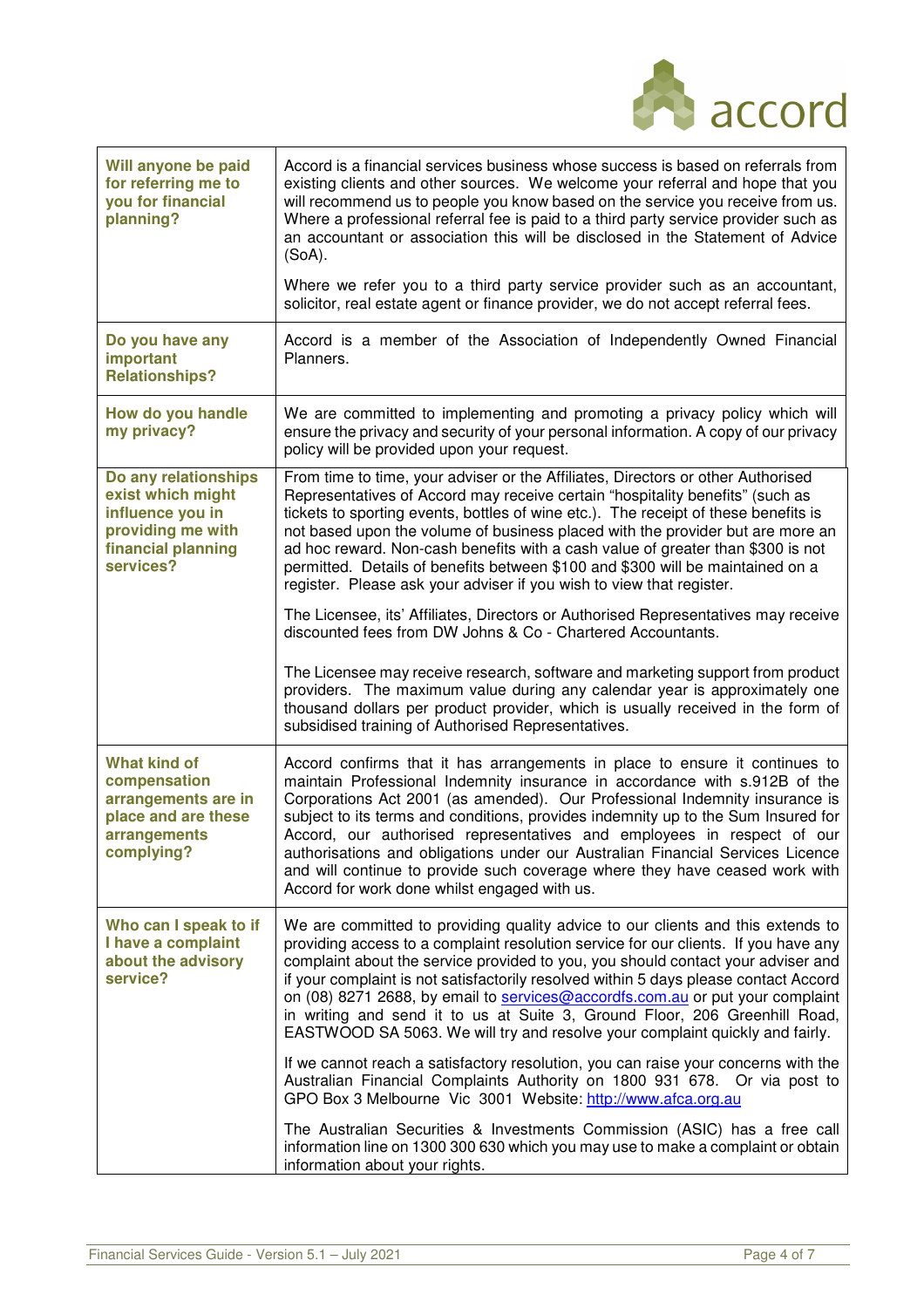

## **Privacy Policy**

This Privacy Policy sets out the information handling policies of Accord Financial Solutions Pty Ltd, an Australian Financial Services Licensee (No. 323379).

At Accord Financial Solutions Pty Ltd (Accord), we are committed to providing professional services and respecting the privacy of your personal information. Accord is bound by the Australian Privacy Principles under the Privacy Act. This policy explains how Accord will collect, store, verify, use and disclose the information we hold about you and the conditions under which your information may be accessed.

The Privacy Amendment (Enhancing Privacy Protection) Act, 2012 sets out a number of Australian Privacy Principles (APPs). Our aim is to both support and ensure that we comply with these principles. Further information on privacy in Australia may be obtained by visiting the website of the Office of the Federal Privacy Commissioner at http://www.privacy.gov.au.

As a financial services organisation we are subject to certain legislative and regulatory requirements which necessitate us to obtain personal information about you, including s961B of the Corporations Act.

## What type of information does Accord Financial Solutions Pty Ltd hold?

The type of information we collect and hold about you varies depending on the type of product or service you require. Accord will hold different information about you if you have a life insurance policy than if you have a managed investment. Your personal information may include:

- Your name, address and contact details
- Your date of birth, age and retirement plan; and,
- Your financial needs, objectives and circumstances.

We may need health information from you to provide you with personal risk insurance advice, but not necessarily for investment products.

#### **In most circumstances, the information that we hold about you will be provided by you or a 3rd party under your authority. You have a right to refuse us authorisation to collect information from a third party.**

You may choose not to provide us with your personal information. Depending on the nature and quality of the information you choose to withhold, we may not be able to provide you with advice or implement strategies entirely appropriate to your financial needs and objectives.

As a financial service provider, we have an obligation under the Anti Money Laundering and Counter Terrorism Finance Act to verify your identity and the source of any funds. This means that we will ask you to present identification documents such as passports, birth certificates, marriage and driver's licences. We will retain copies of this information. We assure you that this information will be held securely.

## How does Accord Financial Solutions Pty Ltd store our documents securely?

Your personal information is maintained securely and is generally held in your client file. Information may be held in a computer database. We will seek to ensure that the personal information collected and held by us is protected from misuse, loss, unauthorised access, modification or disclosure.

In the event you cease to be a client of this organisation, any personal information which we hold about you will be maintained for a period of 7 years in order to comply with legislative and professional requirement, following which time the information will be destroyed.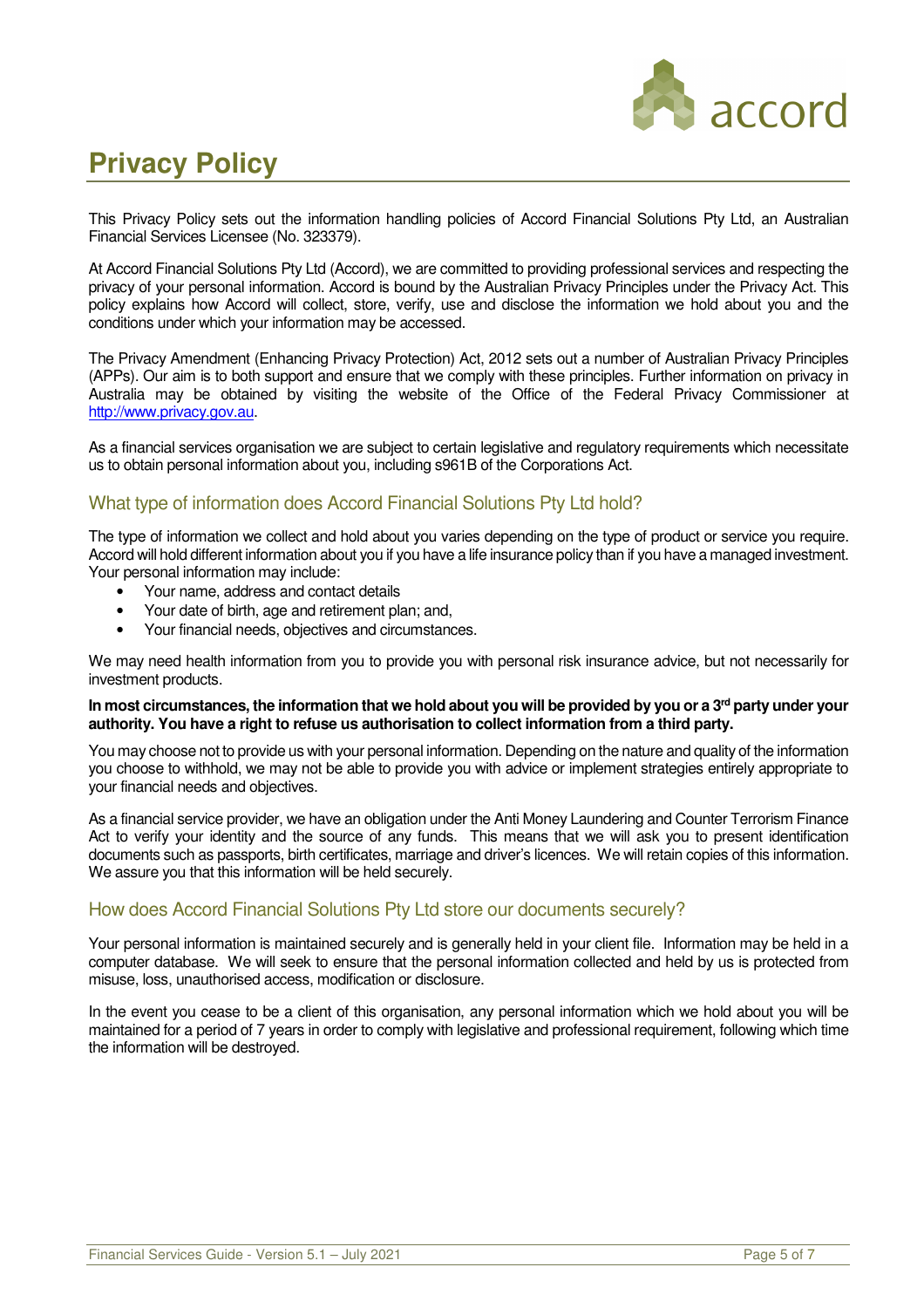

## How does Accord Financial Solutions Pty Ltd use this information?

We use this information to provide you with products or services, to assess your risk tolerance and determine strategies and recommendations consistent with your financial needs, objectives and personal circumstances.

At all times your personal information is treated as confidential and any sensitive information is treated as highly confidential.

We may use your personal information to provide you with advice, pricing and services on the following products:

- life insurance products, such as insurance for your life, permanent disability and income replacement;
- investment products and services such as managed investment funds and investor directed portfolio services;
- superannuation products, such as superannuation funds, investments for superannuation funds and investment insurance policies; and
- Financial advice and services.

We may use the information to send you material about other products or services. If you do not want to receive this type of material, tell us and we will stop. We maintain a register for those individuals not wanting direct marketing material. Our contact details are set out below.

## Will Accord disclose your personal information?

Accord may share information with organisations that assist us to administer your investments and insurance policies or provide you with products and services including our internal and external service providers such as administrators, financial institutions, fund managers, compliance auditors, and insurance companies, Tax Practitioners Board (TPB), Association of Financial Advisers (AFA) and the Financial Planning Association (FPA). These providers are not permitted to use your information for any purpose other than the specific purpose it was provided.

There are circumstances under which Accord may disclose your personal information such as:

- when the disclosure is required by law (for example, disclosed to the Australian Taxation Office or ASIC or Centrelink); or
- Authorised by law (such as where disclosure is necessary in the public interest or to protect our interests).

Accord may outsource some of the processes involved in providing financial services. Those entities may require access to a client's personal information to carry out those processes on our behalf. Examples of the processes are compliance assessments, software programmers or data storage. Some of these entities may reside overseas. If that country does not have the same requirements as Australia we will require an undertaking from the entity that it will comply with the Australian Privacy Principles.

We will disclose your personal information if you give your consent for us to do so.

**We do not sell mailing lists.**